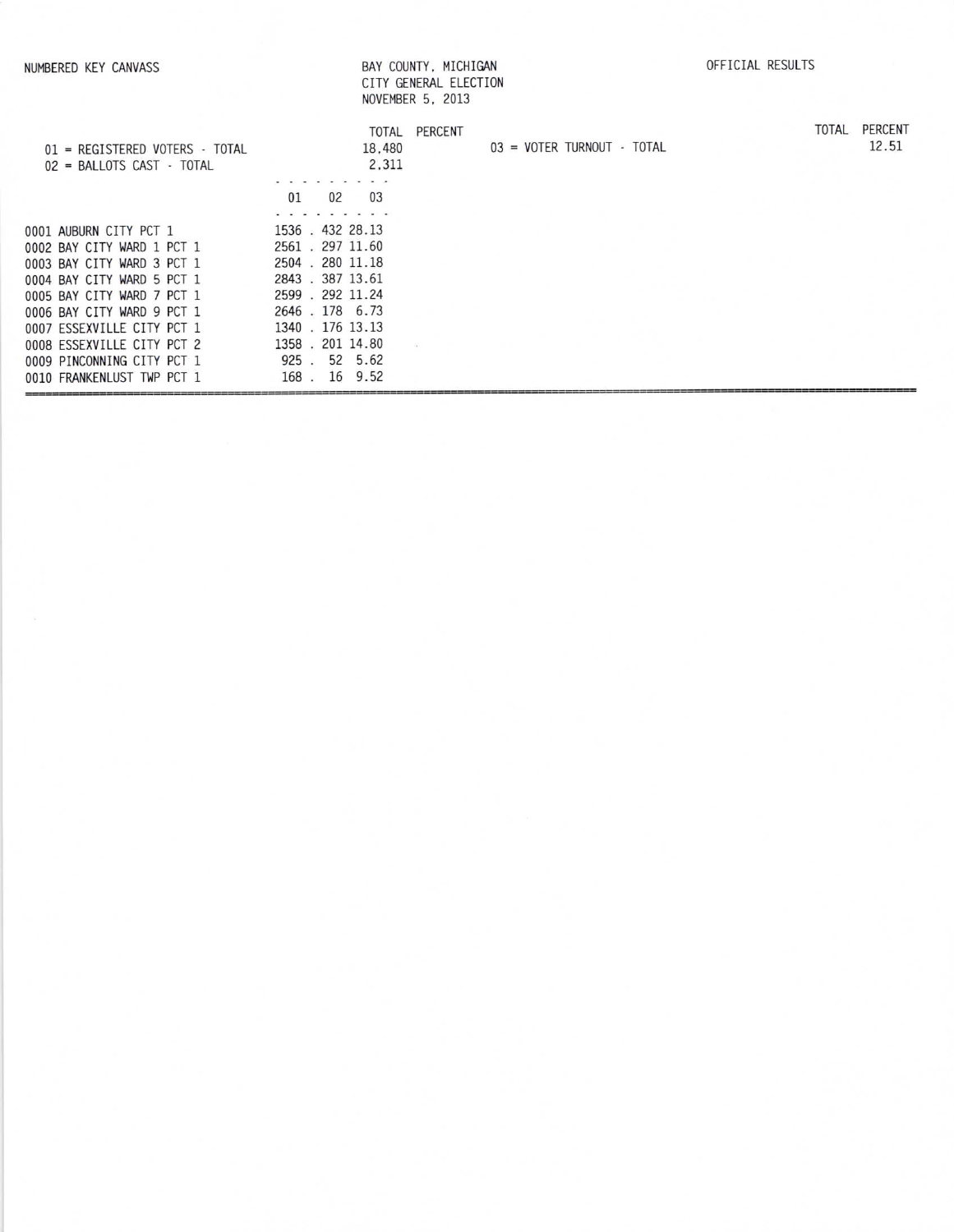| NUMBERED KEY CANVASS                                                                   |         |     |              | BAY COUNTY, MICHIGAN<br>CITY GENERAL ELECTION<br>NOVEMBER 5, 2013 |                                     | OFFICIAL RESULTS |         |
|----------------------------------------------------------------------------------------|---------|-----|--------------|-------------------------------------------------------------------|-------------------------------------|------------------|---------|
| AUBURN CITY MAYOR                                                                      |         |     |              | VOTES PERCENT                                                     |                                     | VOTES            | PERCENT |
| Vote for not more than 1<br>$01 = \text{Gerald T. Janowicz}$<br>$02$ = Lee 0. Kilbourn |         |     | 70<br>354    | 16.51<br>83.49                                                    | $03 = \text{WRITE} \cdot \text{IN}$ | $\bf{0}$         |         |
|                                                                                        | .<br>01 | 02  | 03           |                                                                   |                                     |                  |         |
|                                                                                        |         |     |              |                                                                   |                                     |                  |         |
| 0001 AUBURN CITY PCT 1                                                                 | 70      | 354 | $\mathbf{0}$ |                                                                   |                                     |                  |         |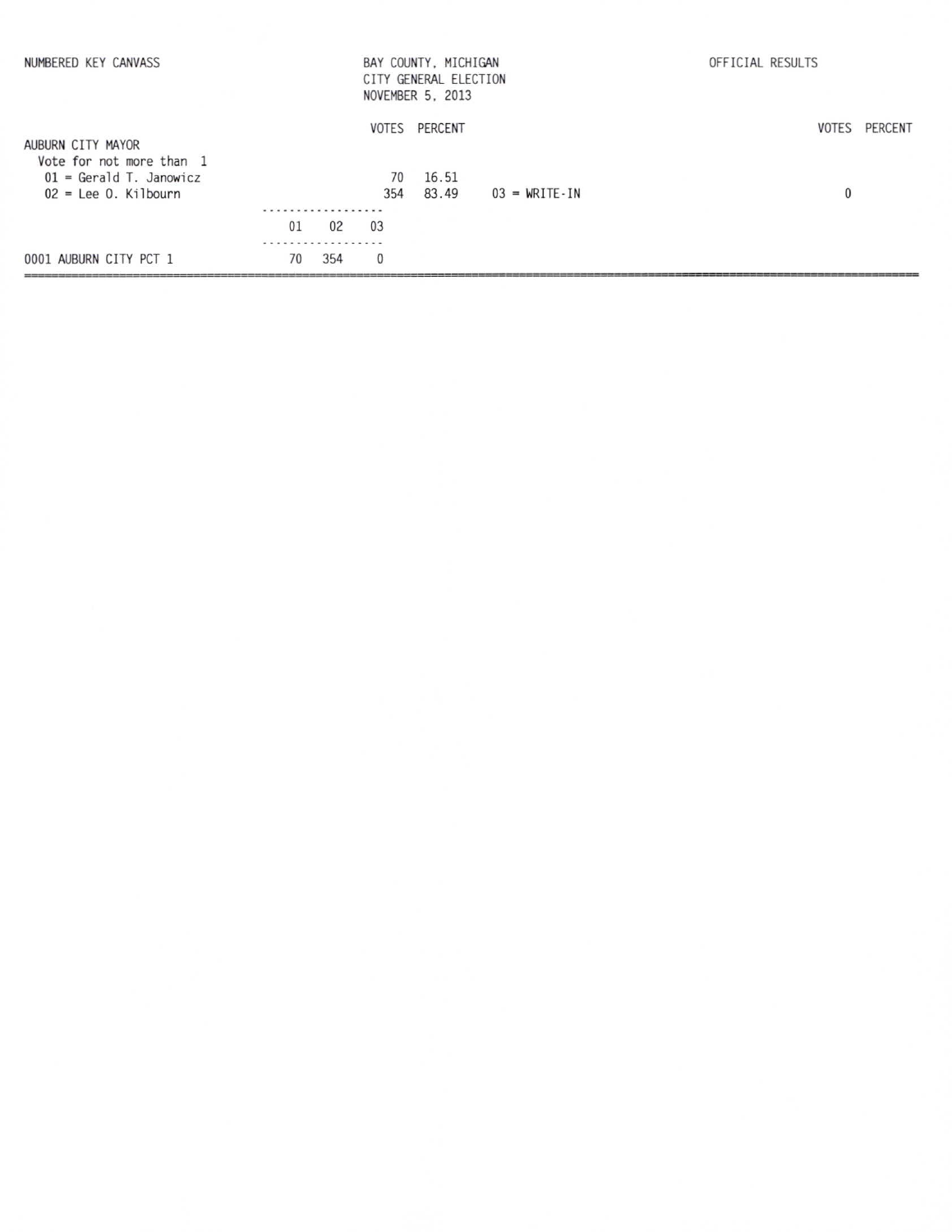| NUMBERED KEY CANVASS                                                                                    |     | BAY COUNTY, MICHIGAN<br>CITY GENERAL ELECTION<br>NOVEMBER 5, 2013 |                     |     |                           |    | OFFICIAL RESULTS                |  |                               |
|---------------------------------------------------------------------------------------------------------|-----|-------------------------------------------------------------------|---------------------|-----|---------------------------|----|---------------------------------|--|-------------------------------|
| AUBURN CITY COMMISSIONER<br>Vote for not more than 3<br>$01$ = Matthew Charbonneau<br>$02 =$ Jan Dzurka |     |                                                                   | VOTES<br>306<br>327 |     | PERCENT<br>28.23<br>30.17 |    | $04$ = Matthew Hardy            |  | VOTES PERCENT<br>25.92<br>281 |
| $03 = S$ usan Emerson                                                                                   | 01  | 02                                                                | 169<br>03           | 04  | 15.59                     | 05 | $05 = \text{WRITE} - \text{IN}$ |  | .09                           |
| 0001 AUBURN CITY PCT 1                                                                                  | 306 | 327                                                               | 169                 | 281 |                           |    |                                 |  |                               |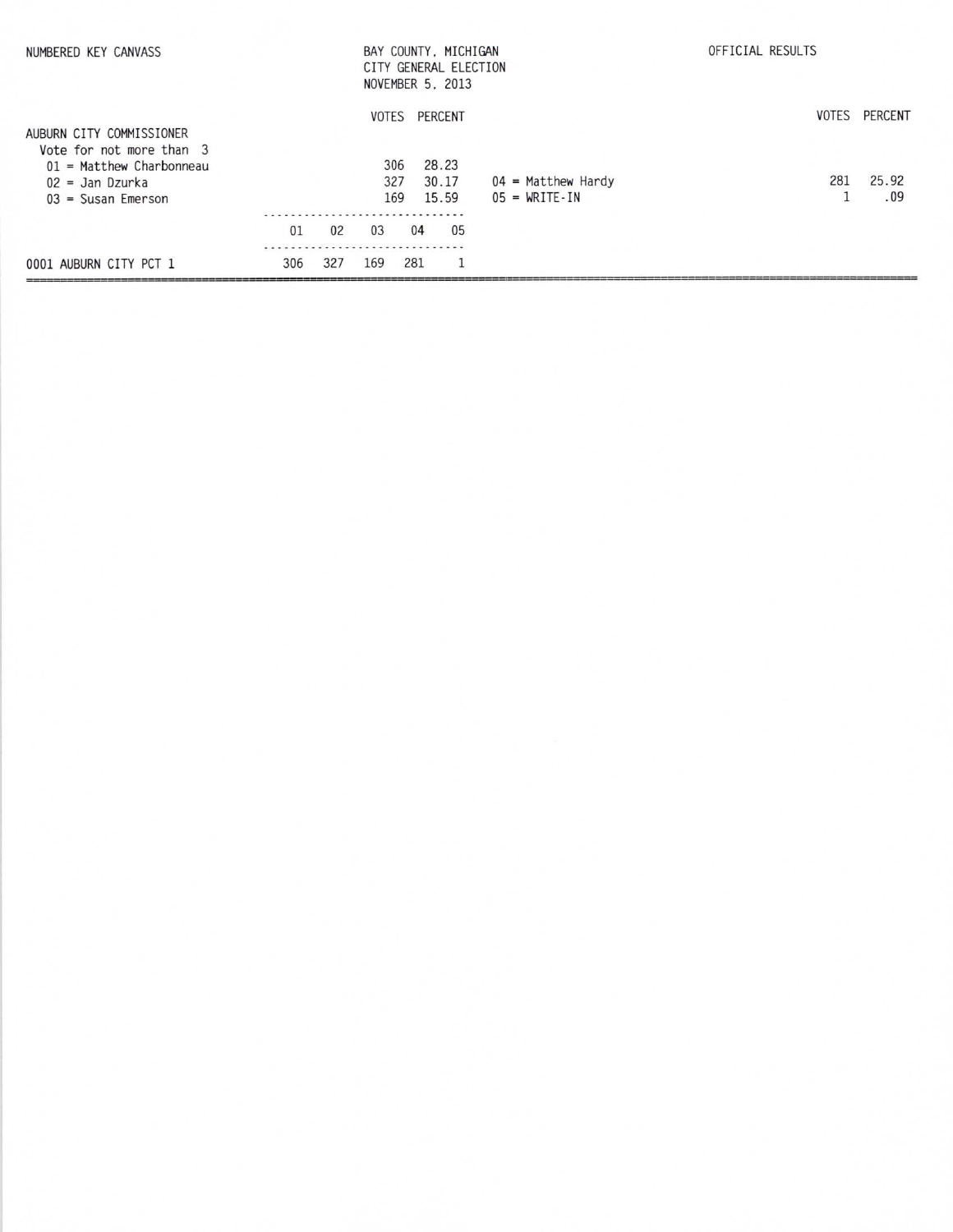|         |                  |                   |                                                                   | t            | G/L            | 8II<br>.       | 0002 BAY CITY WARD 1 PCT 1                                                                                                       |
|---------|------------------|-------------------|-------------------------------------------------------------------|--------------|----------------|----------------|----------------------------------------------------------------------------------------------------------------------------------|
|         |                  |                   |                                                                   | 63           | Z <sub>0</sub> | T <sub>0</sub> |                                                                                                                                  |
| SE.T    | t                | $03 = MHILE - IN$ | 26.85<br>39.73                                                    | G/I<br>8II   |                |                | $s$ interests $.0$ and $1 = 50$<br>$15 =$ Christopher R. Greenleaf<br>Vote for not more than 1<br>BAY CITY COMMISSIONER 1ST WARD |
| PERCENT | VOTES            |                   | PERCENT                                                           | <b>NOTES</b> |                |                |                                                                                                                                  |
|         | OFFICIAL RESULTS |                   | NOVEMBER 5, 2013<br>CITY GENERAL ELECTION<br>BAY COUNTY, MICHIGAN |              |                |                | NUMBERED KEY CANVASS                                                                                                             |
|         |                  |                   |                                                                   |              |                |                |                                                                                                                                  |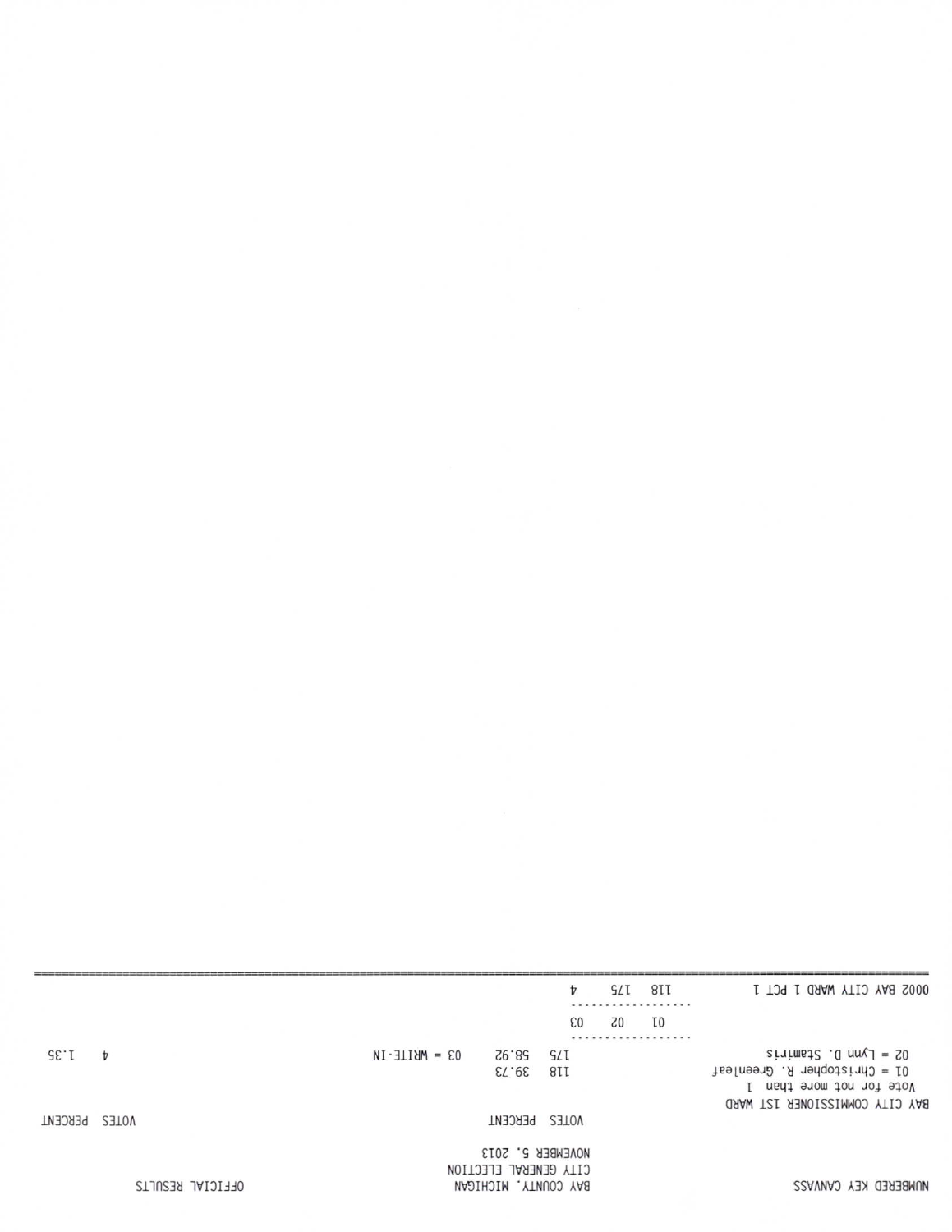| NUMBERED KEY CANVASS           |     |                |              | BAY COUNTY, MICHIGAN<br>CITY GENERAL ELECTION<br>NOVEMBER 5, 2013 |                                 | OFFICIAL RESULTS |               |  |  |
|--------------------------------|-----|----------------|--------------|-------------------------------------------------------------------|---------------------------------|------------------|---------------|--|--|
|                                |     |                |              | VOTES PERCENT                                                     |                                 |                  | VOTES PERCENT |  |  |
| BAY CITY COMMISSIONER 3RD WARD |     |                |              |                                                                   |                                 |                  |               |  |  |
| Vote for not more than 1       |     |                |              |                                                                   |                                 |                  |               |  |  |
| $01$ = Dennis W. Banaszak      |     |                | 105          | 37.50                                                             |                                 |                  |               |  |  |
| $02$ = Andrew Niedzinski       |     |                | 175          | 62.50                                                             | $03 = \text{WRITE} - \text{IN}$ | 0                |               |  |  |
|                                |     | .              |              |                                                                   |                                 |                  |               |  |  |
|                                | 01  | 0 <sup>2</sup> | 03           |                                                                   |                                 |                  |               |  |  |
|                                |     |                |              |                                                                   |                                 |                  |               |  |  |
| 0003 BAY CITY WARD 3 PCT 1     | 105 | 175            | $\mathbf{0}$ |                                                                   |                                 |                  |               |  |  |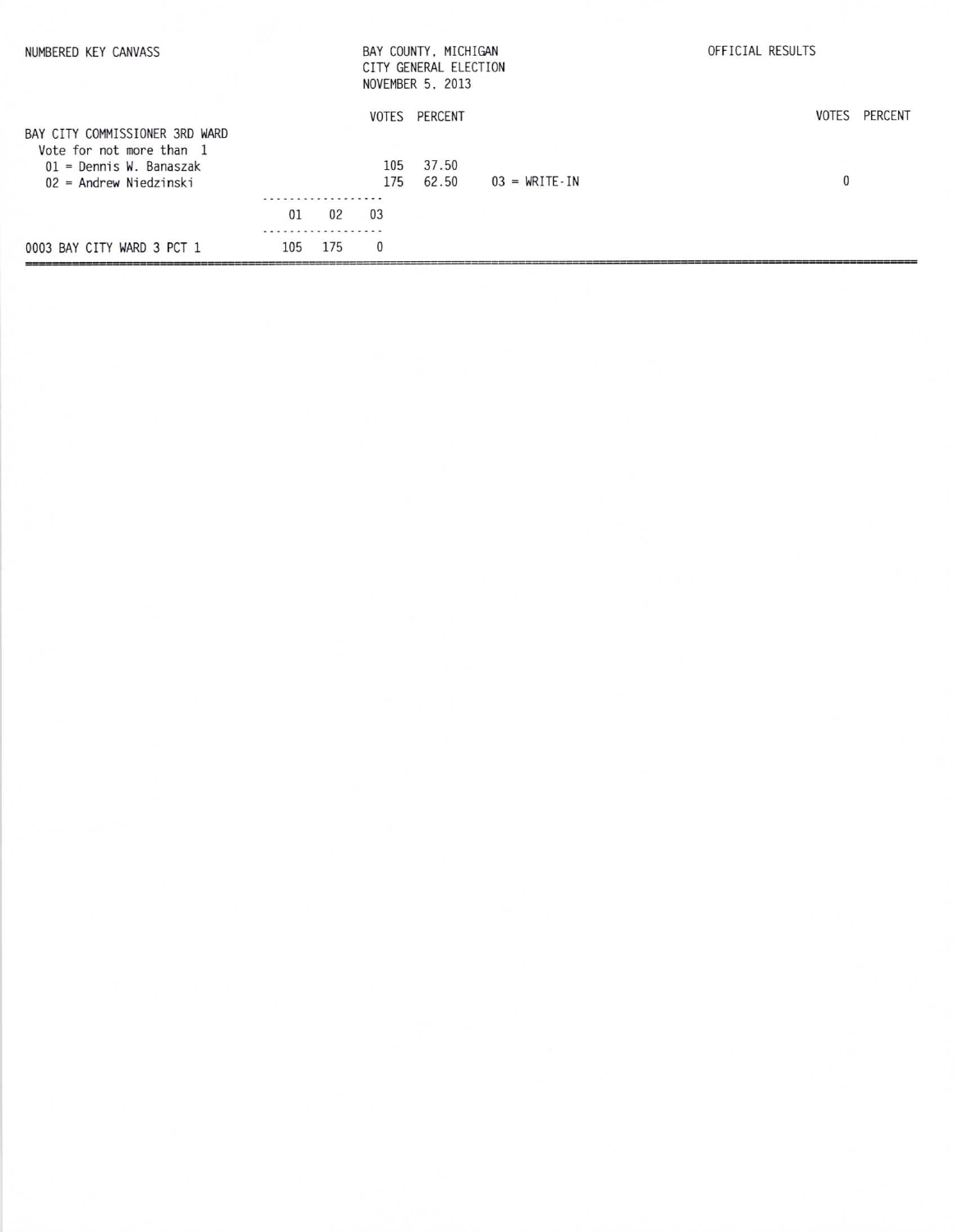| 0004 BAY CITY WARD 5 PCT 1     | 344 | 40 |     |                       |                  |
|--------------------------------|-----|----|-----|-----------------------|------------------|
|                                | .   |    |     |                       |                  |
|                                | 01  | 02 |     |                       |                  |
|                                | .   |    |     |                       |                  |
| $02 = WRITE \cdot IN$          |     |    | 40  | 10.42                 |                  |
| $01 =$ Jim Irving              |     |    | 344 | 89.58                 |                  |
| Vote for not more than 1       |     |    |     |                       |                  |
| BAY CITY COMMISSIONER 5TH WARD |     |    |     |                       |                  |
|                                |     |    |     | VOTES PERCENT         |                  |
|                                |     |    |     | NOVEMBER 5, 2013      |                  |
|                                |     |    |     | CITY GENERAL ELECTION |                  |
| NUMBERED KEY CANVASS           |     |    |     | BAY COUNTY, MICHIGAN  | OFFICIAL RESULTS |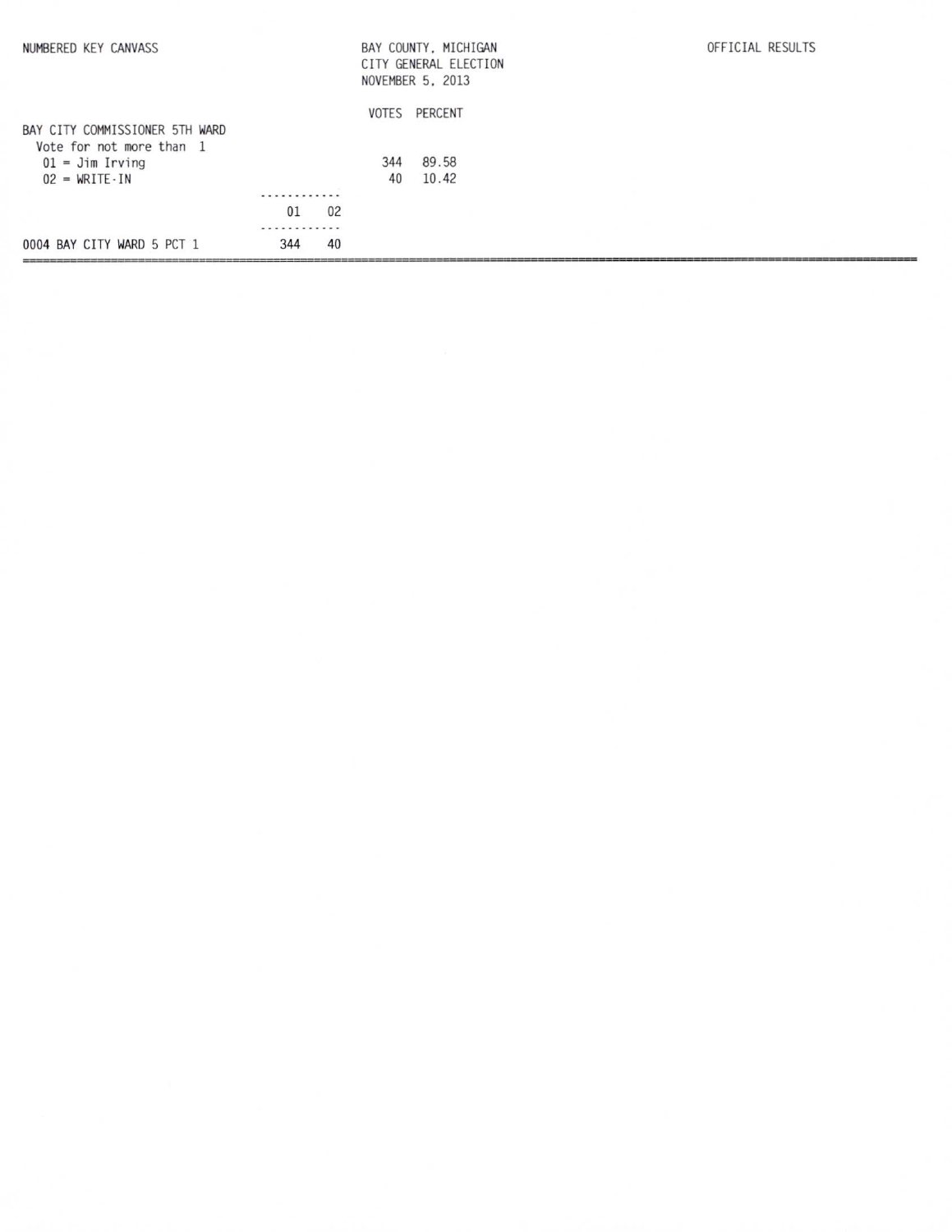|         |                  |                   |                                                                   | $\mathbf{0}$      | <b>EOT</b> | 68T            | 0005 BAY CITY WARD 7 PCT 1                                                                                         |
|---------|------------------|-------------------|-------------------------------------------------------------------|-------------------|------------|----------------|--------------------------------------------------------------------------------------------------------------------|
|         |                  |                   |                                                                   | 63                | 70         | T <sub>0</sub> |                                                                                                                    |
|         | 0                | $03 = MHILE - IN$ | <b>75.27</b><br>$E\mathcal{T}$ . $A\mathcal{S}$                   | <b>EOT</b><br>68T |            |                | $05 = 5000$ selfood $= 20$<br>$nsifbems6990fry = 10$<br>Vote for not more than 1<br>BAY CITY COMMISSIONER 7TH WARD |
| PERCENT | VOTES            |                   | VOTES PERCENT                                                     |                   |            |                |                                                                                                                    |
|         | OFFICIAL RESULTS |                   | NOVEMBER 5, 2013<br>CITY GENERAL ELECTION<br>BAY COUNTY, MICHIGAN |                   |            |                | NUMBERED KEY CANVASS                                                                                               |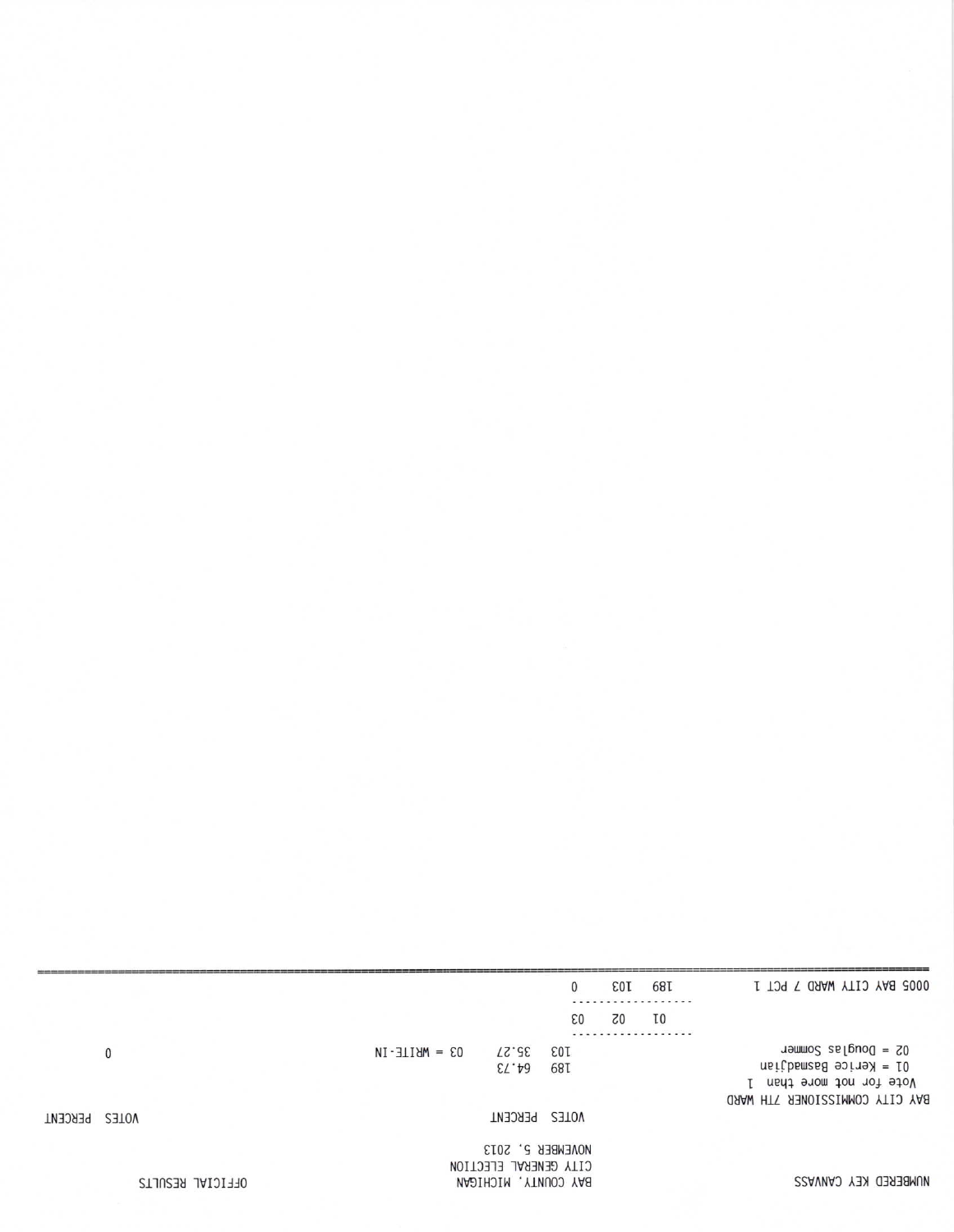| NUMBERED KEY CANVASS                                       |     |    |       | BAY COUNTY, MICHIGAN<br>CITY GENERAL ELECTION<br>NOVEMBER 5, 2013 | OFFICIAL RESULTS |
|------------------------------------------------------------|-----|----|-------|-------------------------------------------------------------------|------------------|
|                                                            |     |    | VOTES | PERCENT                                                           |                  |
| BAY CITY COMMISSIONER 9TH WARD<br>Vote for not more than 1 |     |    |       |                                                                   |                  |
| $01 =$ Larry L. Elliott                                    |     |    | 167   | 96.53                                                             |                  |
| $02 = WRITE \cdot IN$                                      |     |    | 6     | 3.47                                                              |                  |
|                                                            | .   |    |       |                                                                   |                  |
|                                                            | 01  | 02 |       |                                                                   |                  |
|                                                            | .   |    |       |                                                                   |                  |
| 0006 BAY CITY WARD 9 PCT 1                                 | 167 | 6  |       |                                                                   |                  |